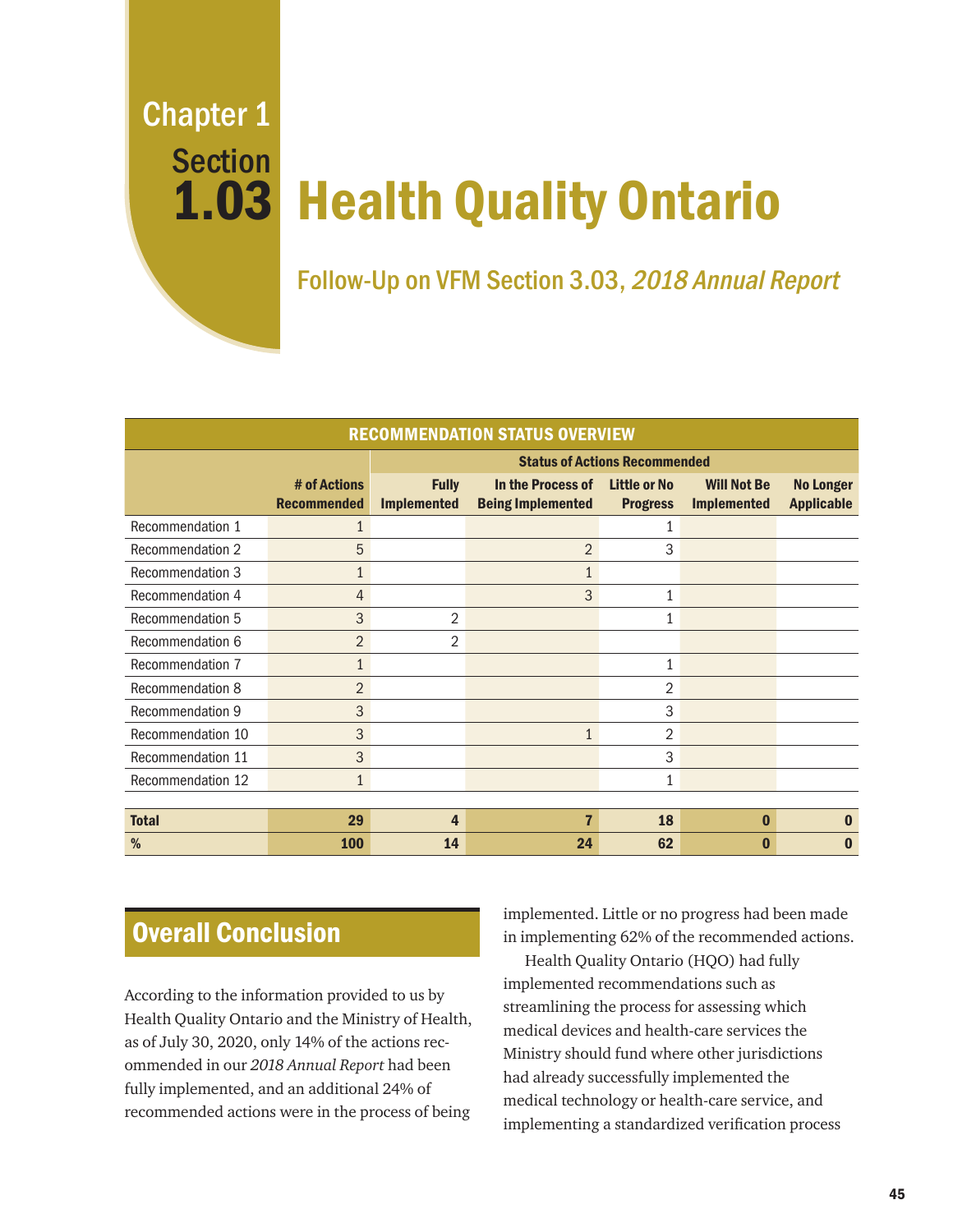for publicly reported data and to centrally track all discrepancies and errors.

HQO was also in the process of implementing recommendations to increase the number of physicians who sign up for individualized practice reports, evaluate the effectiveness of physician practice reports in changing physician behaviour and improving health-care outcomes, and investigate all significant variances in target setting for quality improvement indicators among providers in the same sector.

However, HQO had made little progress on measuring and publicly reporting on the rate of implementation/adoption of its clinical care standards and on the impact its activities are having on the quality of health care in the province. In addition, HQO had done little to establish ideal ranges for performance targets to be set by health-care providers in their quality improvement plans and to assess the potential benefits of enforcing the use of clinical care standards through the Local Health Integration Networks.

With respect to providing HQO with access to patient-level data, the Ministry of Health made proposed changes to the *Personal Health Information Protection Act, 2004* that would enable HQO to collect, use and share patient-level data for better patient care. However, the Ministry made little progress in clarifying the roles and responsibilities of the key parties in the health-care system, adopting recommendations made by HQO and using the quality improvement tools made available by HQO to health-care providers.

The Ministry informed us that the merger of multiple entities with Ontario Health, including the move of HQO and Local Health Integration Networks into Ontario Health, would have an impact on the timing and implementation of some recommendations.

The status of actions taken on each of our recommendations is described in this report.

# **Background**

Health Quality Ontario (HQO) was an agency funded by the Ministry of Health (Ministry) (formerly the Ministry of Health and Long-Term Care) to advise the province on the quality of Ontario's health care. As of March 8, 2019, the board of the newly created Ontario Health agency became the board for certain agencies consolidated into Ontario Health (Cancer Care Ontario, Health Quality Ontario, eHealth Ontario, Health Shared Services Ontario, HealthForceOntario Marketing and Recruitment Agency, Ontario Telemedicine Network and the 14 Local Health Integration Networks). HQO's operations were transferred into Ontario Health effective December 2, 2019. HQO's role is to support quality improvement in the health-care system. In 2019/20, it spent \$32.4 million (\$44.2 million in 2017/18) for its operations and employed the equivalent of 225 full-time staff (291 in 2017/18).

HQO provides tools such as clinical care standards and information such as health-care performance reporting that health-care providers can use to improve their quality of care.

However, HQO had difficulty assessing and demonstrating its impact on the quality of health care in Ontario. This was largely because its recommendations and advice were not required to be implemented by the Ministry or Local Health Integration Networks (LHINs), the two parties that provided funding to and have accountability agreements with health-care providers.

The focus of the LHINs and health-care providers was to meet their own performance goals—and these might not have always corresponded to the areas that HQO identified as needing improvement in the Ontario Health system. Similarly, the Ministry and the LHINs both had the ability to require that HQO's clinical care standards be used by health-care providers, but were not doing so. (Clinical care standards describe the care patients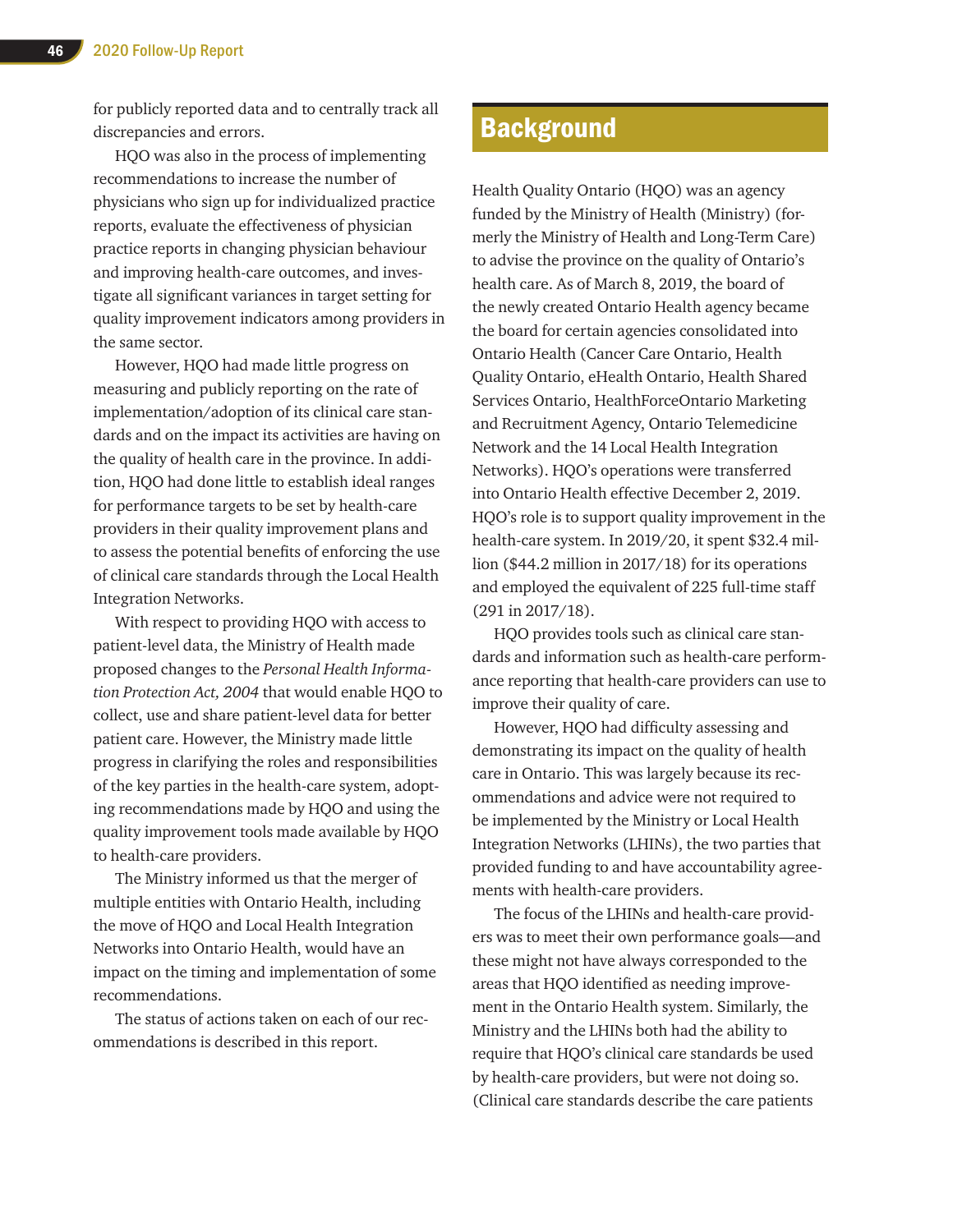should be getting for a specific medical condition in line with current evidence of best practices.)

Among the specific issues we identified:

- Although HQO was setting priority performance indicators for the different health-care sectors, it did not identify a minimum target or an ideal target range for each indicator. Therefore, health-care organizations (that is, hospitals, long-term-care homes, home-care teams and primary-care teams) were setting their own targets. We found large variations in targets set by health-care organizations in their quality improvement plans, meaning that the quality of care patients received would have varied depending on where they received their care.
- HQO was not monitoring the adoption rate of the clinical care standards it had developed, and the Ministry-accepted medical devices and health-care services HQO was recommending. Nor was it assessing what impact its work, including the annual performance data it published, was having on the overall quality of health care in Ontario.
- HQO was not assessing the training and potential resources required by health-care providers to implement a clinical care standard. Stakeholders we spoke with said they would have welcomed more guidance on implementing standards. Between May 2015 and September 2018, HQO had released 14 clinical care standards with a total of 166 quality statements (meant to guide clinicians and patients on what high-quality care looks like) and 235 recommendations for implementation (meant to help the health-care sector implement a standard).
- One of HOO's four core functions was the assessment of medical devices and healthcare services to determine whether the Ministry should fund them. HQO was mostly conducting its own assessments. However, it could have potentially reduced the time taken and money spent to complete these

assessments by collaborating with other jurisdictions or relying on similar work already done in other provinces or by the Canadian Agency for Drugs and Technologies in Health (Agency). In 2017, HQO had started working with the Agency on a limited basis.

- Physicians were not required to receive individualized practice reports prepared by HQO, aimed at changing physician behaviour and improving their practices' performance. As of July 2018, only 32% of primary care physicians and 23% of primary care physicians caring for residents of long-term-care homes had signed up to receive an individualized practice report. Further, these individualized reports did not include performance data on all key provincial improvement priorities.
- With the consolidation of five organizations into HQO in 2011/12, the government had expected cost efficiencies would help lower expenditures from the \$23.4 million spent for the five organizations, combined, in 2010/11. As of March 31, 2018, however, HQO's annual expenditures had increased to \$44.2 million (excluding spending by the Patient Ombudsman's Office) and staffing had increased over the same period from the equivalent of 111 full-time employees to 291. Expenditures had increased partly because HQO's mandate was expanded to include patient relations and because HQO had undertaken more quality improvement initiatives, including the development of clinical care standards.

We made 12 recommendations, consisting of 29 action items, to address our audit findings. At that time, we received commitment from the Ministry that it would take action to address our recommendations.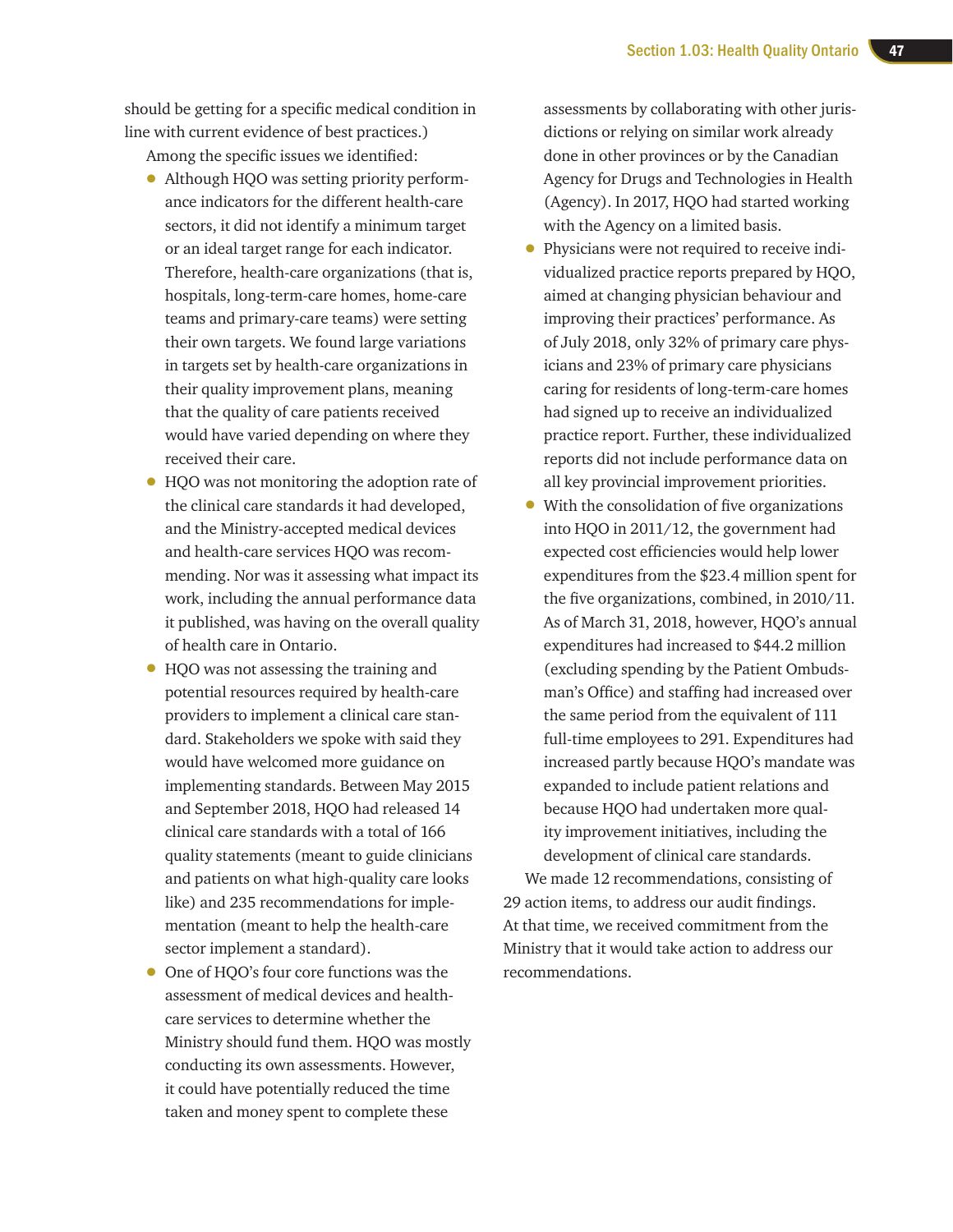# Status of Actions Taken on Recommendations

We conducted assurance work between April 2020 and July 2020. We obtained written representation from Health Quality Ontario and the Ministry of Health that, effective October 14, 2020, it has provided us with a complete update of the status of the recommendations we made in the original audit two years ago.

# Health Quality Ontario's Direct Impact on Health Care Is Difficult to Assess

#### Recommendation 1

*To help bring about continuous quality improvement in health care, we recommend that the Ministry of Health and Long-Term Care clarify the respective roles and responsibilities of key parties in the healthcare system—including Health Quality Ontario (HQO), Local Health Integration Networks and hospitals—with respect to requiring the adoption of recommendations made by HQO and the use of quality improvement tools made available by HQO to health-care providers.*

Status: Little or no progress.

#### **Details**

In our 2018 audit, we reported that HQO shared responsibility for quality improvement in the health-care sector with the then Ministry of Health and Long-Term Care, the Local Health Integration Networks (LHINs), and health-care provider organizations, such as hospitals and long-term-care homes. According to a Ministry-commissioned review in 2012, the respective roles of these entities were unclear. Without clear accountabilities and a co-ordinated approach to quality improvement, results had been difficult to achieve as health-care providers were being asked by various organizations to focus their efforts toward many different quality improvement areas.

At the time of our follow-up, the Ministry of Health had not clarified the roles and responsibilities of HQO, Local Health Integration Networks and health-care providers with respect to quality improvement in the health-care sector. The Ministry acknowledged that the introduction of Ontario Health, and the transition of HQO and LHINs into Ontario Health over time, will have an impact on the implementation of this recommendation as the roles of many parties named in the recommendation will be changing. As part of the accountability agreement discussions, the Ministry plans to focus on how Ontario Health and the Ministry can better implement recommendations stemming from HQO's activities (quality improvement plan priorities, individualized practice reports, recommendations on medical devices and health-care services and clinical care standards) and/or how tools developed by these activities can be used to improve quality of care.

#### Recommendation 2

*To determine whether Health Quality Ontario (HQO) is effectively supporting quality improvement, we recommend that HQO measure and publicly report on:*

• *the rate of acceptance of its recommendations to the Ministry on medical devices and health-care services for funding;*  Status: In the process of being implemented by March 2021.

#### **Details**

Our 2018 audit found that, even though HQO was tracking the rate of acceptance by the Ministry of its recommendations on medical devices and healthcare services, HQO was not reporting on it.

At the time of our follow-up, we found that HQO had publicly reported on its website the cumulative rate of acceptance of its recommendations to the Ministry on medical devices and healthcare services since it began making these recommendations to the Ministry. In addition to reporting a cumulative acceptance rate, we would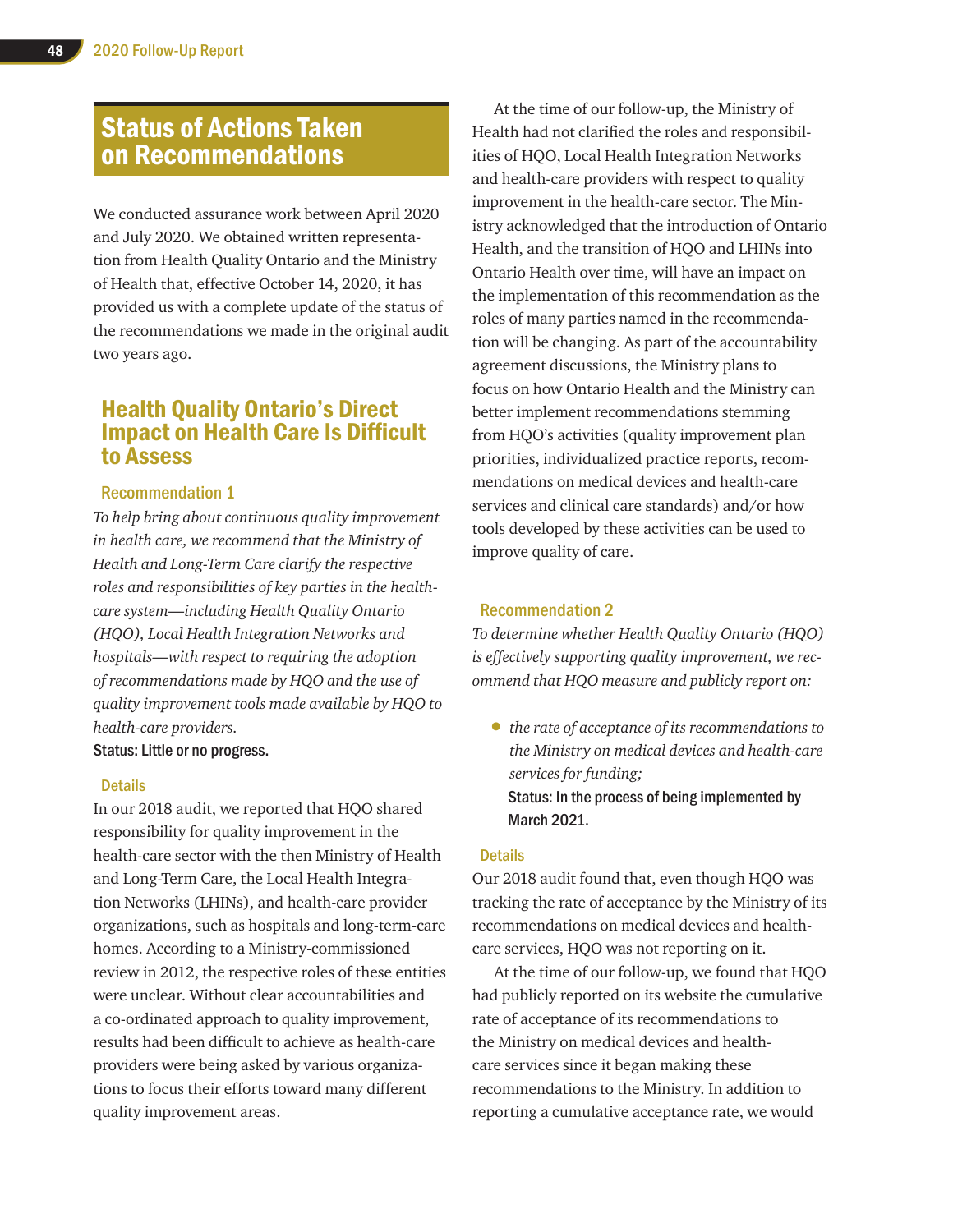expect HQO to report the rate of acceptance of recommendations made in a single year. Starting in fiscal year 2020/21, HQO plans to update its website annually with this information and will include the annual rate of acceptance of its recommendations.

• *the rate of implementation/adoption of its clinical care standards;* Status: Little or no progress.

#### **Details**

During our 2018 audit, we found that HQO was not tracking whether the clinical care standards, in particular the quality statements it developed with the intent to improve patient outcomes, were being implemented by health-care organizations.

At the time of our follow-up, we noted that HQO was still not tracking and reporting on whether clinical care standards, in particular the quality statements, are being adopted by health-care providers. Since our audit, HQO had developed clinical care standards in 16 additional health-care areas, for a total of 30. We found that HQO was contemplating an approach for measuring the rate of implementation and adoption. For example, for 13 of the 30 clinical care standards, HQO was surveying health-care providers to assess how likely they were to use the standards and measuring how often the standards were downloaded from its website. While the latter provides interesting information, it is not effective in measuring the rate of implementation.

• *the rate of implementation/adoption of its recommendations to the Ministry on medical devices and health-care services for funding;*  Status: Little or no progress.

#### **Details**

Our 2018 audit found that HQO was not measuring the rate of adoption of its recommended medical devices and health-care services after the Ministry approved them for public funding.

During our follow-up, we found that HQO had started to review how it could measure implementation and adoption in the context of the transition to Ontario Health, but had not yet finalized an approach.

• *the number and percentage of physicians who sign up for individualized practice reports;*  Status: In the process of being implemented by March 2021.

#### **Details**

Our 2018 audit found that HQO was not publicly reporting on the percentage of physicians or hospitals that had signed up to receive and use the individualized practice reports it had developed for them.

At the time of our follow-up, we noted that HQO had reported the number and percentage of individuals that had signed up for the individualized practice reports in its 2018/19 annual report. The annual report stated that "3,178 (35% of) family physicians, 230 (93% of) executive directors in community health centres and family health teams, and 440 (55% of) long-term care physicians registered for" individualized practice reports. However, HQO's annual report for 2018/19 has not been made public. We noted that this information is not published by either the Ministry of Health or Ontario Health. According to HQO, the 2018/19 annual report was submitted to the Minister of Health on July 31, 2019, but had not yet been tabled in the legislature at the time of our follow-up.

In September 2020, HQO publicly reported on its website the total number and percent of physicians who have signed up for individualized practice reports to date. Unlike the annual report it prepared but was not yet made public, it did not report the information by the type of individualized practice report it issues. This is important as each type of report contains performance information on priority areas needing improvement for those types of practices. Starting in fiscal year 2020/21, HQO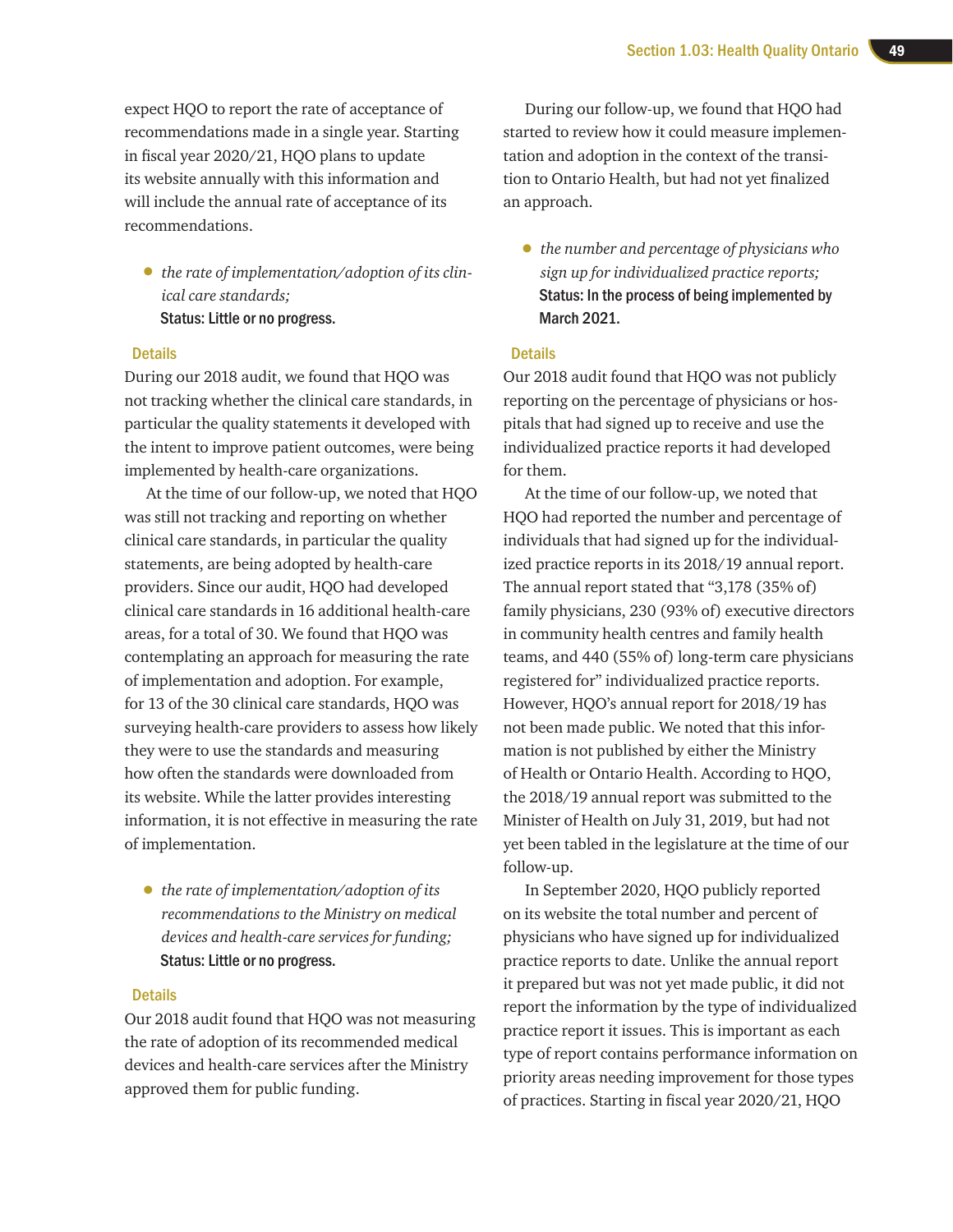plans to annually update information on its website to include the number and percentage of physicians who have signed up for individualized practice reports by type of report.

• *the impact its activities (such as clinical care standards and priority indicators for quality improvement plans) are having on the quality of health care in the province.*  Status: Little or no progress.

#### **Details**

At the time of our audit in 2018, HQO was not measuring whether its standards or recommendations were having an impact on the quality of care and leading to better health outcomes for patients.

During our follow-up, we noted that HQO had not finalized an approach to measuring the impact of priority indicators for quality improvement plans or for clinical care standards. According to HQO, work was under way to determine an approach to measuring impact and to integrate greater information on impact into its annual report.

As part of HQO's internal scorecard, it had set baseline statistics for clinical care standards but had not measured the annual impact or the trend in the measure since the baseline year. Although HQO had also explored the potential for tracking the impact of recommended medical devices and services, it had not started to track their impact.

## HQO'S Reporting on Health System Performance Not Clearly Effecting Quality Improvement

#### Recommendation 3

*We recommend that the Ministry of Health and Long-Term Care assess whether it is necessary to provide Health Quality Ontario with access to patient-level data in order for it to better meet its mandate of supporting continuous quality improvement.* Status: In the process of being implemented by March 2021.

#### **Details**

During our 2018 audit, one of the main reasons provided for why some physicians were reluctant to sign up for individualized practice reports was that the reports' usefulness was limited because the data provided did not identify for the physician the specific patients who may not have been treated correctly. Neither the *Personal Health Information Protection Act, 2004* nor the *Excellent Care for All Act, 2010* allows HQO to access individuals' personal health records for the purpose of producing reports for physicians.

At the time of our follow-up, we noted that the Ministry, as part of its Digital First for Health strategy, had proposed changes to the *Personal Health Information Protection Act, 2004*. The proposed changes will ensure that Ontario Health (including HQO) can collect, use and share personal health information. According to the Ministry, additional regulations are required to define how information can be accessed and used by HQO within Ontario Health. The Ministry expects to have the regulations in place by March 2021.

#### Recommendation 4

*To maximize the likelihood that organizations and physicians receive individualized performance reports focused on targeted quality improvement and can readily act on the information provided, we recommend that Health Quality Ontario in collaboration with the Ministry of Health and Long-Term Care:* 

• *explore opportunities to increase the participation rate of primary care physicians and long-term-care home physicians receiving individualized practice reports, and consider making receipt and use of these reports mandatory;*  Status: In the process of being implemented by December 2020.

#### **Details**

During our 2018 audit, we noted that physicians were not required to receive individualized practice reports and HQO could not provide them unless the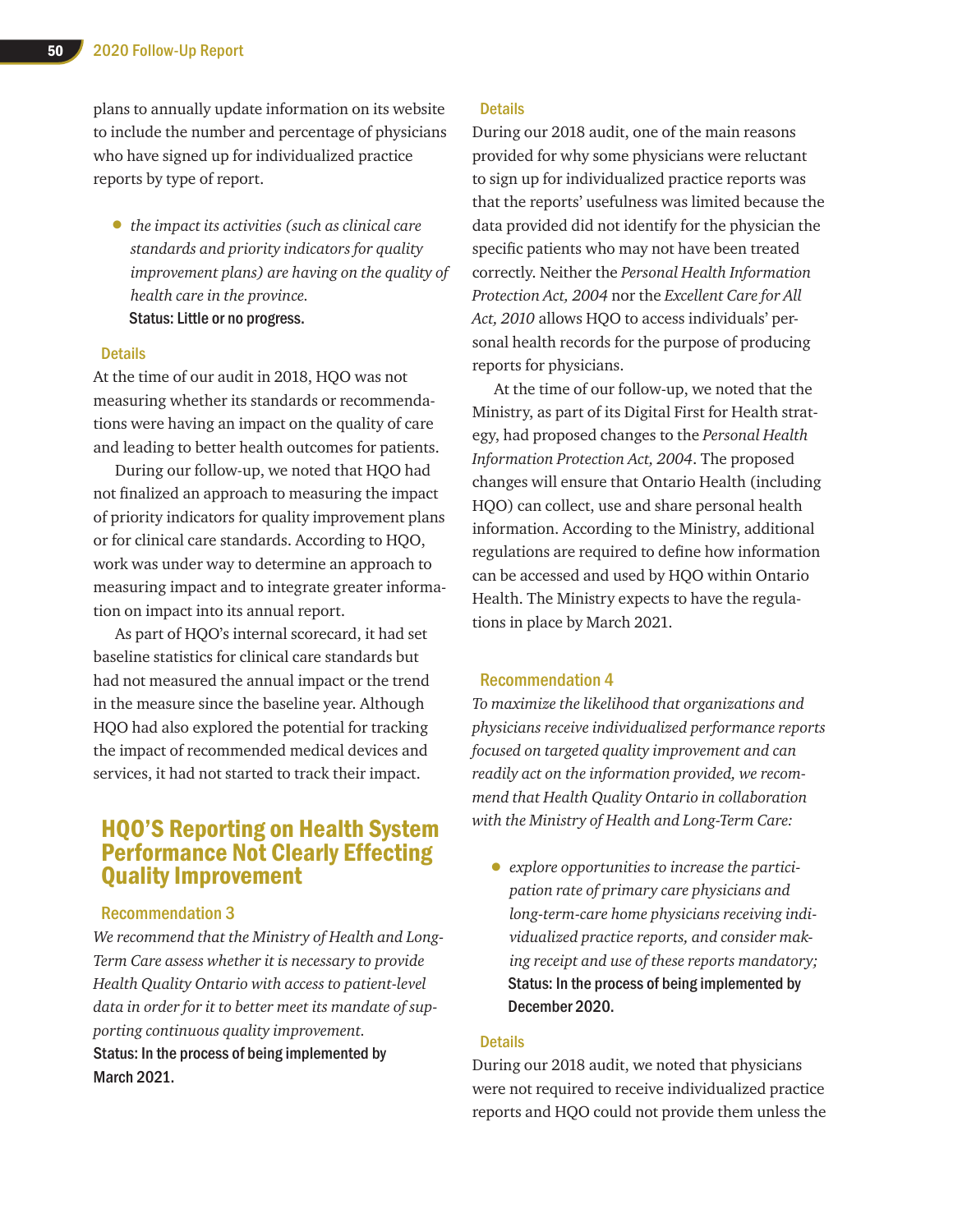physician signed up voluntarily. As of July 2018, only 23% of long-term-care home physicians and 32% of primary care physicians who were not part of a community health centre had signed up to receive the reports.

Based on the information reported in the 2018/19 annual report, the latest information available at the time of our follow-up, the participation rate by long-term-care home physicians more than doubled from 23% to 55%, but the participation rate for family physicians who were not part of a community health centre increased only slightly from 32% to 35%.

At the time of our follow-up, HQO had taken some action to increase the participation rate of primary care physicians. For example:

- HQO partnered with Ontario Health's Cancer Care Ontario to streamline access to reports issued for primary care physicians. This involved combining notification to physicians on the availability of HQO's individualized practice report and Cancer Care Ontario's Screening Activity Report.
- HQO's individualized practice report for primary care physicians is also featured as part of the College of Physicians and Surgeons of Ontario new Quality Improvement program.
- HQO was working with the Ontario College of Family Physicians to have the review of individualized practice reports and attending related webinars by physicians count toward the accumulation of Continuing Medical Education Credits.

The Ministry stated that it will work with HQO and Ontario Health to determine best practices to increase the participation rate of primary care physicians and further increase the participation rate of long-term-care home physicians. With the integration of HQO into Ontario Health, the agency informed us that it is considering new levers to make participation mandatory, and plans to submit these considerations to the Ministry of Health by December 31, 2020.

• *work toward having physicians receive patientlevel data for their own patients, to better target their quality improvement efforts;*  Status: In the process of being implemented by March 2021.

#### **Details**

During our 2018 audit, we noted that without patient-level data, physicians were required to search through their medical records to identify the relevant patients. This would be a time-consuming process that takes away from the physician's time that could be spent seeing patients.

At the time of our follow-up, the Ministry had proposed changes to the *Personal Health Information Protection Act, 2004* that would permit Ontario Health (including HQO) to collect, use and share personal health information to allow for better patient care and outcomes. The Ministry expects these changes to be implemented by March 2021. HQO anticipates that the proposed changes will allow HQO to provide personal health information to physicians through the individualized practice reports.

• *provide improvement ideas on all applicable provincial priority improvement areas in reports to physicians and hospital CEOs;*  Status: Little or no progress.

#### **Details**

At the time of our 2018 audit, HQO had identified priority improvement areas specific to different health-care sectors—eight priority improvement areas for primary care, eight for long-term-care homes and 12 for hospitals. However, the individualized reports prepared for physicians and hospital CEOs provided information on only four priority areas for primary care physicians, one priority area for physicians providing medical care to residents of long-term-care homes, and one priority area for hospital CEOs.

At the time of our follow-up we noted that there was no plan to include information on all priority improvement areas identified by HQO in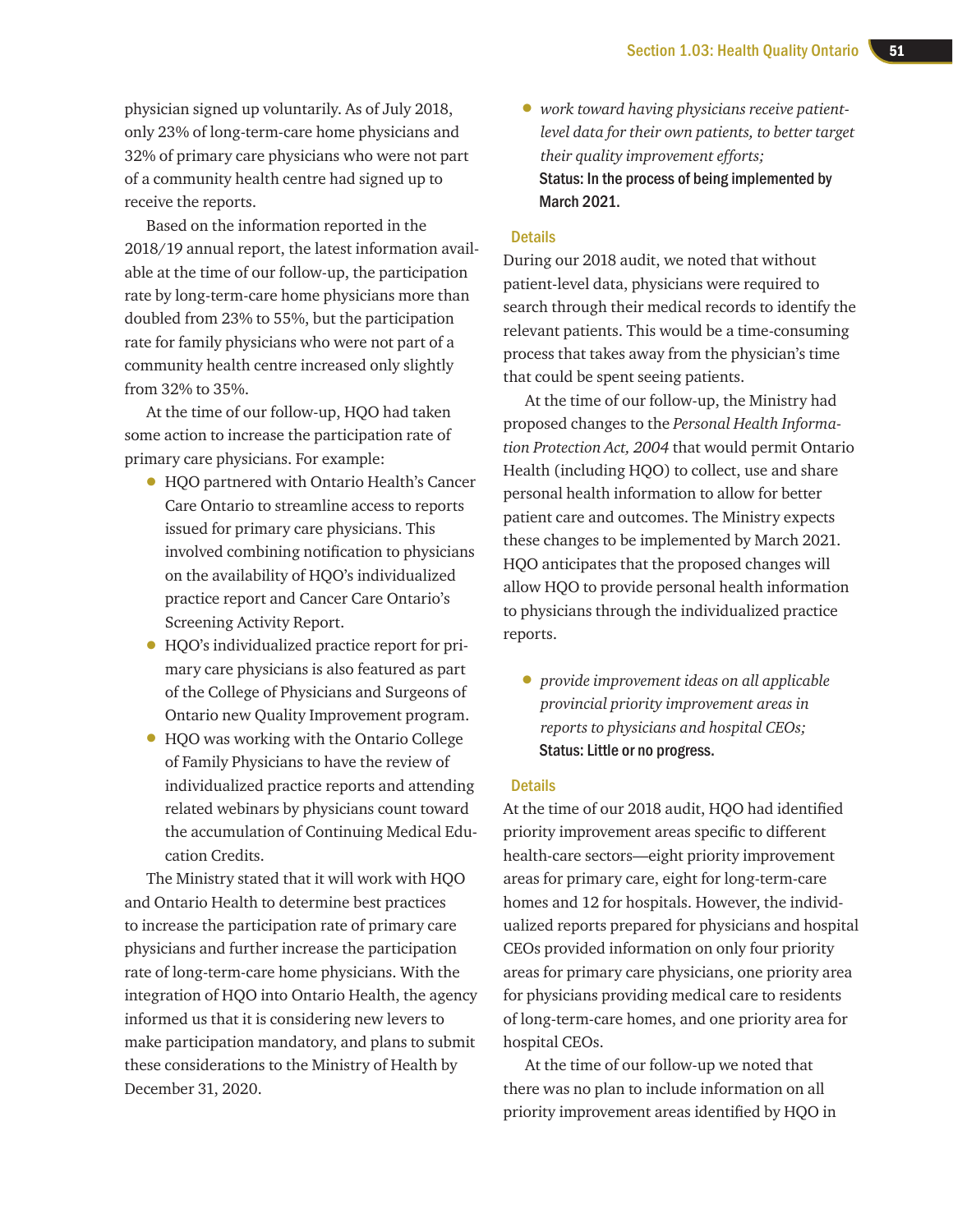the practice reports. The Ministry indicated that as individualized practice reports are developed and refined, the Ministry will work with Ontario Health (including HQO) to ensure that practice reports reflect provincial priorities.

• *evaluate the effectiveness of physician practice reports in changing physician behaviour and improving health-care outcomes.*  Status: In the process of being implemented by June 2022.

#### **Details**

In our 2018 audit report, we reported that HQO had not fully evaluated how effective individualized practice reports had been in changing physician behaviour and improving health-care outcomes. Only one review had been conducted by HQO in 2017 to evaluate the effectiveness of its individualized practice reports on long-term-care home physicians who signed up for individualized practice reports.

During our follow-up, we found that HQO had started two new research studies to evaluate the effectiveness of physician practice reports. One study was to assess the impact of practice reports on antibiotic prescriptions in long-term-care homes, and the other study was looking into the impact of practice reports on opioid prescriptions by primary care physicians. HQO stated that it expected these studies to be completed by June 2022.

#### Recommendation 5

*To improve the accuracy and reliability of publicly reported data on the health-care system, we recommend that Health Quality Ontario:* 

• *enter into a data-sharing agreement with each data provider that clearly defines the provider's responsibility for data reliability and the verification procedures to be undertaken by the provider;* 

Status: Little or no progress.

#### **Details**

In 2018 we reported that, for the purposes of producing its 2017 Measuring Up report, HQO obtained data from 11 data providers but had contractual agreements with only five of them. Further, with the exception of one data provider, HQO had not established or did not have written documentation with its providers that clearly defined the provider's responsibility for data reliability and the quality-assurance measures the data provider should undertake to ensure the reliability of the data provided.

At the time of our follow-up, HQO had not amended or entered into any other data-sharing agreements that clearly define the provider's responsibility for data reliability and verification procedures to be undertaken. At the time of the follow-up, HQO was planning to leverage the data available within Ontario Health and enter into new data-sharing agreements with data provider organizations outside of Ontario Health.

• *implement a standardized verification process for data used for each indicator, with consistent management oversight;*  Status: Fully implemented.

#### **Details**

Our 2018 audit found that HQO did not specify the procedures that the staff conducting data reliability reviews should use. Since each of the nine HQO staff who conducted reviews used their own technique to assess data quality, there was no consistency of method.

During our follow-up we found that, as of August 2019, HQO has implemented a data quality assessment framework and a data quality checklist that outlines the verification procedures. HQO had assigned an individual to each publicly reported indicator. The individual assigned to the indicator completes the checklist, which is subsequently reviewed and signed off by the manager.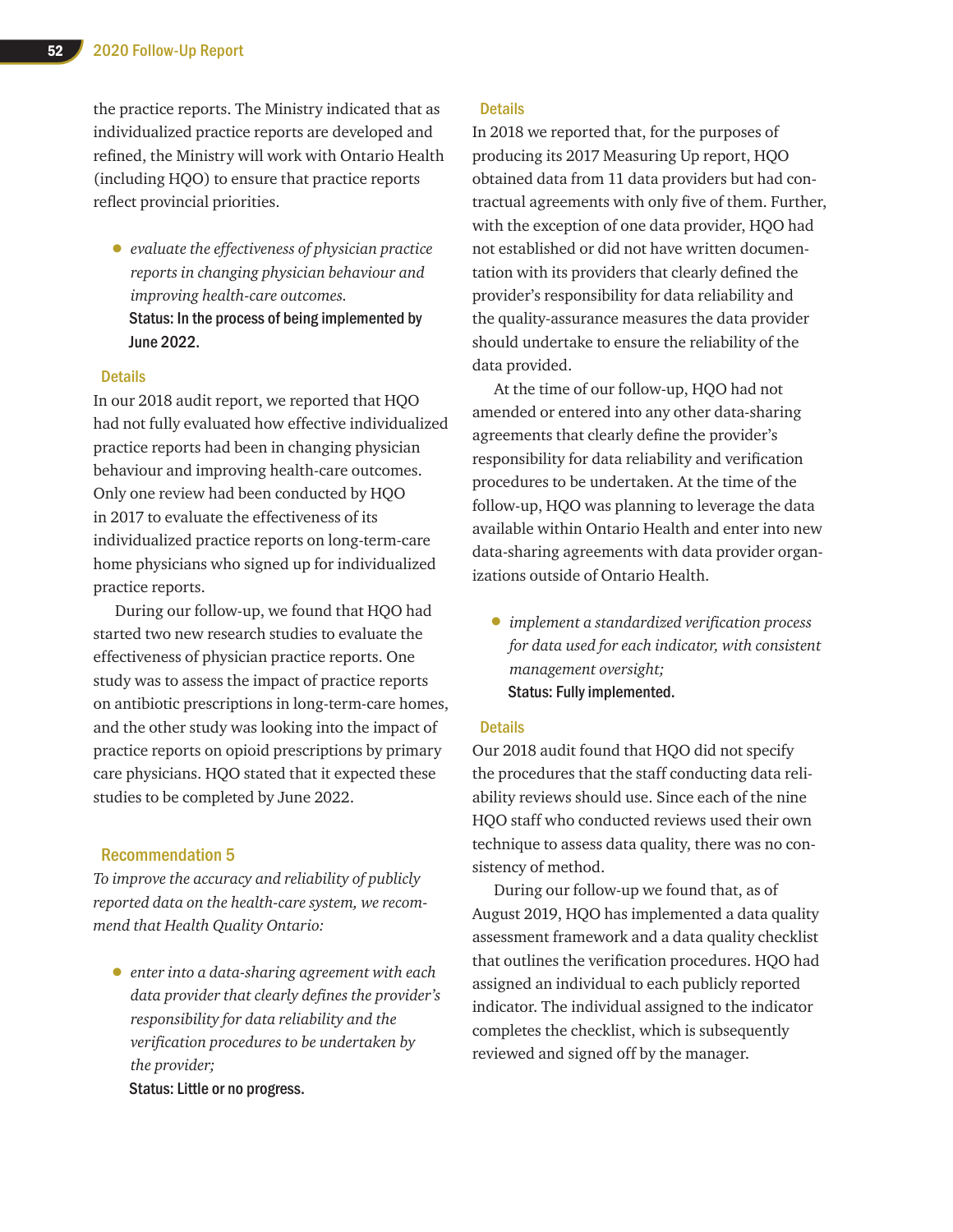• *develop a process to centrally track all discrepancies and errors, and the corrective measures taken to address them.*  Status: Fully implemented.

#### **Details**

Our 2018 audit found that HQO had not developed a standardized process for documenting and addressing errors to reduce the risk of similar errors going undetected.

During our follow-up, we noted that HQO had created an error log to track discrepancies and data errors that had been identified, along with the corrective action taken to address the error. The error log was created in August 2019.

## HQO Missing Opportunity to Save Time and Money through Collaboration on Assessments of Health Technology and Services

#### Recommendation 6

*To complete health technology and services assessments in a more efficient and timely manner, we recommend that Health Quality Ontario:* 

• *streamline the process for health technology and service assessment where other jurisdictions have already successfully implemented the medical technology or health-care service under consideration;* 

#### Status: Fully implemented.

#### **Details**

At the time of our 2018 audit, we reported that most other jurisdictions in Canada were relying on the assessments for medical devices and healthcare services that were prepared by the Canadian Agency for Drugs and Technologies in Health. The Agency was created in 1989 by Canada's federal, provincial and territorial governments to focus on a co-ordinated approach to conducting assessments.

During our follow-up, we noted that HQO was still conducting a significant portion of its own provincial assessments. However, HQO had

developed an expedited review process that allows it to rely on work already completed by other jurisdictions. According to the process map which HQO developed in 2019, if high-quality assessment information is available, then HQO will rely on that work.

For example, in 2019/20, HQO completed 14 assessments, of which nine were completed by HQO without collaborating with or relying on another jurisdiction. For the other five assessments that year, four were done in collaboration with the Canadian Agency for Drugs and Technologies in Health (one with reliance on another jurisdictional assessment) and one assessment was completed by HQO with reliance on work already completed by the National Institute for Health and Care Excellence in the United Kingdom.

For the five assessments performed between April 1, 2019, and June 30, 2020, where HQO relied on evidence from previously completed assessments, HQO estimated that it saved between two weeks and 29 weeks of assessment time.

• *evaluate whether it would be more timely and cost-effective to adopt, where appropriate, the results of assessments performed by the Canadian Agency for Drugs and Technologies in Health or to jointly work on health technology and services assessments for Ontario.*  Status: Fully implemented.

#### **Details**

In our 2018 audit we reported that most other jurisdictions in Canada were relying on the assessments for medical devices and health-care services that were prepared by the Canadian Agency for Drugs and Technologies in Health. The Agency was created in 1989 by Canada's federal, provincial and territorial governments to focus on a co-ordinated approach to conducting assessments.

At the time of our follow-up, HQO was working on eight assessments in collaboration with other jurisdictions. As mentioned earlier, HQO has developed an expedited review process that allows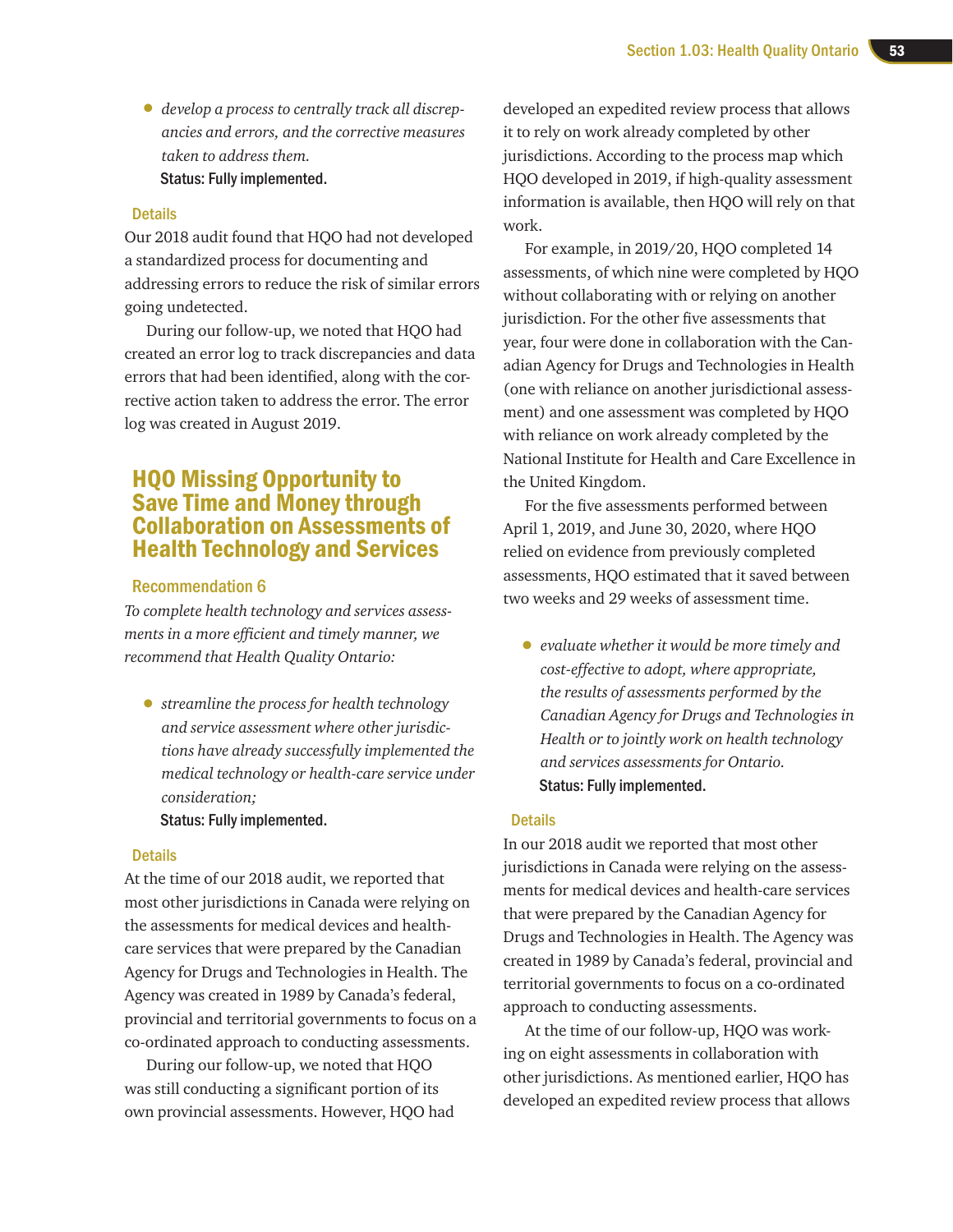HQO to rely on work already completed by other jurisdictions. According to HQO, for two assessments it is planning to use another jurisdictional assessment as the evaluation criteria without conducting any further evaluations of its own.

#### Recommendation 7

*To increase implementation of recommendations regarding medical devices and health-care services made by Health Quality Ontario (HQO) and accepted by the Ministry of Health and Long-Term Care, we recommend that HQO provide the guidance and supports required to assist health-care providers to implement the recommended devices and services in cases where the adoption rate is found to be low.* Status: Little or no progress.

#### **Details**

In our 2018 audit, we found that HQO did not prepare adoption strategies or supports to help healthcare providers implement the approved medical devices or health-care services it recommended. In contrast, HQO prepared adoption strategies for the clinical care standards it develops.

At the time of our follow-up, HQO had not prepared adoption strategies for its recommended medical devices and health-care services. In addition, HQO was not measuring the adoption rate of recommended medical devices and services by health-care providers. The adoption rate would allow HQO to focus and target its supporting resources toward health-care providers and recommended devices and services that have not been implemented.

HQO hired a liaison officer to build and maintain relationships between HQO, the Canadian Agency for Drugs and Technologies in Health and key health-care system partners in order to create and promote awareness of health technology assessments. In November 2019, the liaison officer conducted an online training session for Ontario hospitals on the benefits of cognitive behaviour therapy to increase awareness of HQO's assessment in this area. As of July 2020, this was the only online training session that had been held by the liaison officer.

### Clinical Care Standards Recommended and Improvement Areas Identified by HQO Not Followed

#### Recommendation 8

*To have health-care providers implement clinical care standards on a timely basis and to reduce the variation of care across Ontario, we recommend that Health Quality Ontario, in conjunction with the Ministry of Health and Long-Term Care:*

• *prepare training and support material for each clinical care standard, where appropriate;*  Status: Little or no progress.

#### **Details**

In our 2018 audit, we reported that HQO was not assessing the training and potential resources required by health-care providers to implement a clinical care standard. We also noted that stakeholders we spoke with told us they would welcome more guidance on implementing clinical care standards.

During our follow-up, we noted that in May 2019 HQO started providing additional training and tools to support the adoption of certain clinical care standards. For example, for the standard dealing with the transition between hospital and home, HQO developed a detailed plan and webinars to raise awareness of the standard and to provide guidance on how to implement it. A similar emphasis was put on the palliative care standard, through webinars and other educational activities. However, HQO had not prepared similar training materials or held training sessions for all clinical care standards. According to HQO, it chose to focus its efforts on a subset of priority quality standards (for example, opioids, transitions in care, palliative) because preparing supporting materials for each standard requires substantial resources.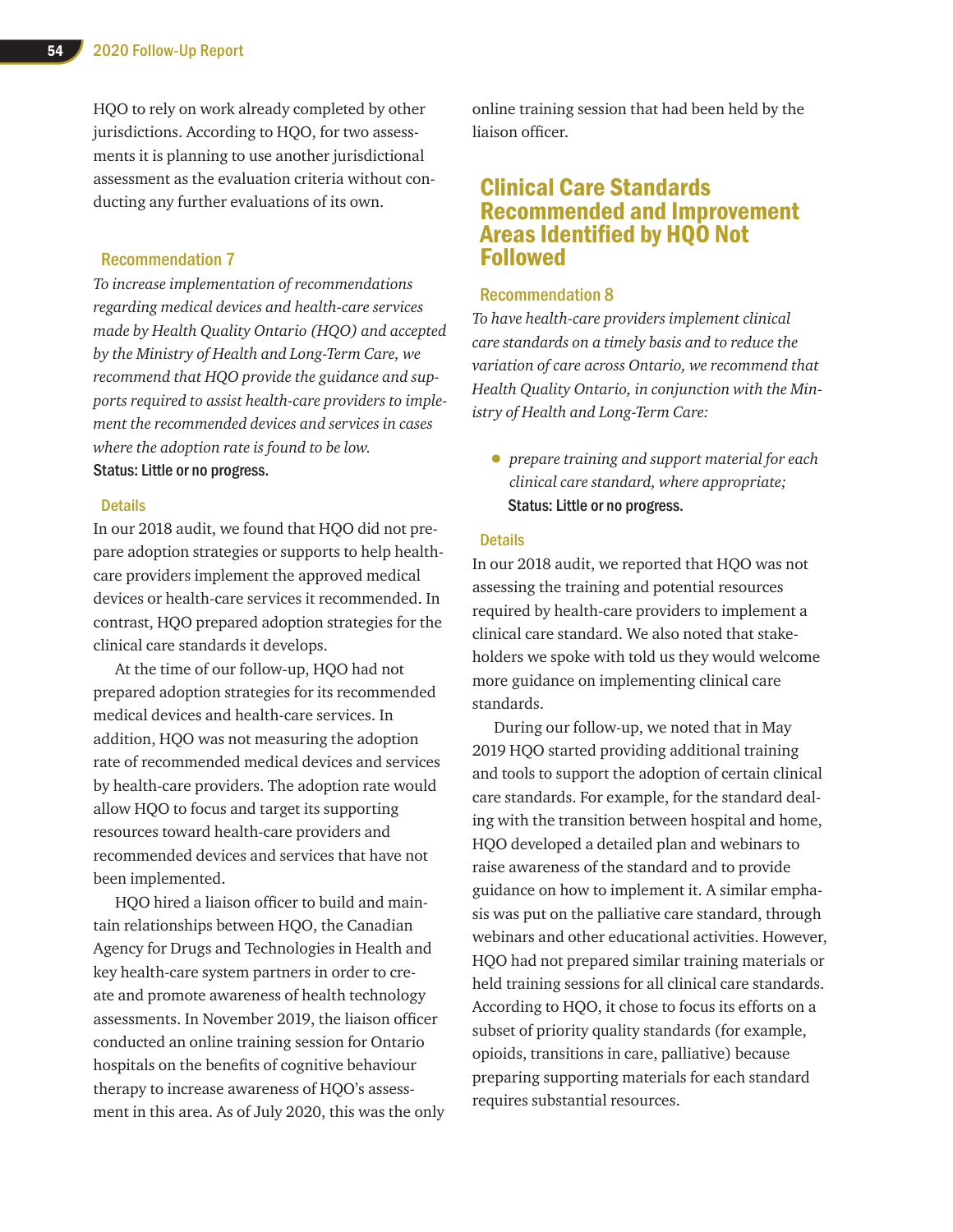The Ministry stated that it will work with HQO and support both HQO and Ontario Health as they determine an approach to support adoption of clinical care standards.

• *assess the potential benefits of enforcing the use of clinical care standards through the Local Health Integration Networks.*  Status: Little or no progress.

#### **Details**

In our 2018 audit we noted that most health-care sectors (for example, hospitals, community health centres and long-term-care homes) have service accountability agreements with the Local Health Integration Networks (LHINs). However, performance indicators used by LHINs to oversee the operations of these entities are set by the entities themselves and are not required to include clinical care standards.

During our follow-up we noted that neither the Ministry nor HQO had undertaken an assessment of the potential benefits of enforcing the use of clinical care standards through the LHINs. HQO stated that analysis and assessment of enforcing quality standards will be dependent upon the timing of the transfer of the LHINs into Ontario Health and subsequent discussions with the Ontario Health board. The Ministry informed us that it will support HQO and Ontario Health as they determine an approach to supporting the clinical adoption of care standards.

#### Recommendation 9

*To improve the effectiveness of the quality improvement plan initiative, we recommend that:* 

• *the Ministry of Health and Long-Term Care (Ministry) require that all health-care organizations that are performing below the provincial average on a priority indicator identified by Health Quality Ontario (HQO) include the indicator in their quality improvement plans* 

*and tie those indicators to their executives' compensation;*  Status: Little or no progress.

#### **Details**

At the time of our 2018 audit, health-care organizations were allowed to select the performance indicators for their quality improvement plans that would be tied to executive compensation. Of the four health sectors we reviewed, hospitals were the least likely to select priority indicators developed by HQO for inclusion in their quality improvement plans, even in cases where they were performing below the provincial average. Specifically, we found that for the five priority areas for 2017/18 that we reviewed, 15% to 24% of hospitals, depending on the priority indicator, had both performed below the provincial average and had not selected the indicator as an area of focus in their 2017/18 quality improvement plan.

During our follow-up, we noted that HQO has not altered its approach on quality improvement plan indicators and requires hospitals to select only two indicators from a list of priority indicators (i.e., the time taken to find a bed for a person admitted to hospital and the number of workplace violent incidents). The selection of these indicators for hospitals is mandatory without a consideration of the hospital's level of performance in each indicator. For 2020/21 quality improvement plans, HQO informed us that it had discussed the possibility of making indicators mandatory for poor performers; however, it had not finalized a consistent approach for defining poor performers. HQO also stated that as the system was going through significant change with the creation of Ontario Health, it had decided to maintain continuity with the previous year's indicators. The Ministry stated that it expects to further explore this area for the 2021/22 quality improvement plans.

HQO completed an analysis of which indicators in the 2019/20 quality improvement plans were linked to executive compensation. The analysis noted that five hospitals did not link their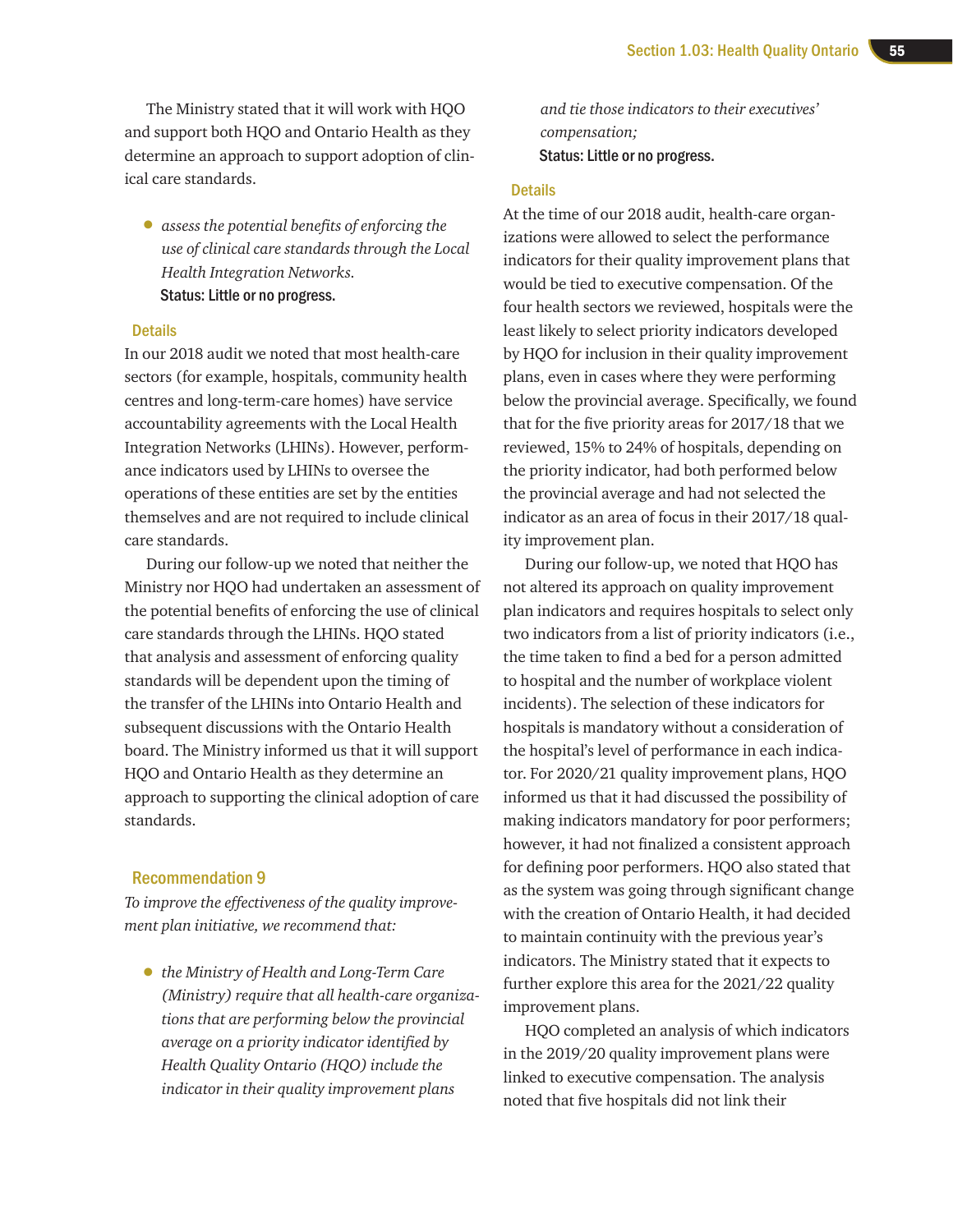quality improvement performance to executive compensation as required under legislation, and one-third of the hospitals did not indicate the quality indicator that was tied to executive compensation. The Ministry informed us that together with Ontario Health it has begun a review of best practices for executive compensation, with a goal of making recommendations related to executive compensation as part of a refreshed quality improvement plan strategy for 2021/22.

• *the Ministry assess whether other health-care sectors (such as mental health providers and land ambulance operators) should be required to submit quality improvement plans to HQO;*  Status: Little or no progress.

#### **Details**

In our 2018 audit report we noted that certain health-care sectors (such as mental health and addictions, land ambulance and assisted living) were not required to complete an annual quality improvement plan that identifies areas of focus for improvement along with performance targets that hold the entity accountable for its improvement goals.

At the time of our follow-up, the Ministry had not assessed whether other health-care sectors should be required to submit quality improvement plans. The Ministry stated that quality improvement plans for other sectors will be prioritized as part of the new quality improvement plan strategy expected to be completed by March 2021. In addition, the Ministry noted that work is under way to explore the development of integrated quality improvement plans for Ontario Health Teams. As part of Ontario Health Teams, health-care providers (including hospitals, doctors and home and community care providers) are to work as one co-ordinated team no matter where they provide care. The Ministry identified the first set of Ontario Health Teams in November 2019.

• *HQO remove improvement areas from the list of provincial priorities only when there is evidence of sustained improvement over several years.* Status: Little or no progress.

#### **Details**

During our 2018 audit, we found instances where HQO removed improvement areas from its list of priorities for health-care sectors due to stakeholder feedback or because few organizations were selecting them for their quality improvement plans. In these cases, HQO did not consider whether the area of focus had shown sufficient improvement and was eligible for removal based on performance improvement.

At the time of our follow-up, HQO was not clearly documenting its rationale for removing indicators from the priority list. According to HQO, the rationale for any changes are communicated in the annual guidance materials. However, for the three indicators that were retired for 2020/21 quality improvement plans (namely, 30-day hospital readmission rate for mental health or addiction, the number of long-term-care complaints acknowledged within 10 business days and overall satisfaction of long-term-care resident experience), there was no rationale provided. The retirement of these indicators was not explained in the annual technical guidance document or the technical specifications. There was no evidence provided that any of these priority indicators had shown sustained improvement.

HQO informed us that Ontario Health is looking at new processes for aligning and streamlining indicators in the system, including how indicators are added or removed from the quality improvement plans. The new process is expected to be completed by April 2021 as part of the new quality improvement plan strategy.

#### Recommendation 10

*In order to support continuous quality improvement and reduce variation in care across the province, we recommend that Health Quality Ontario:*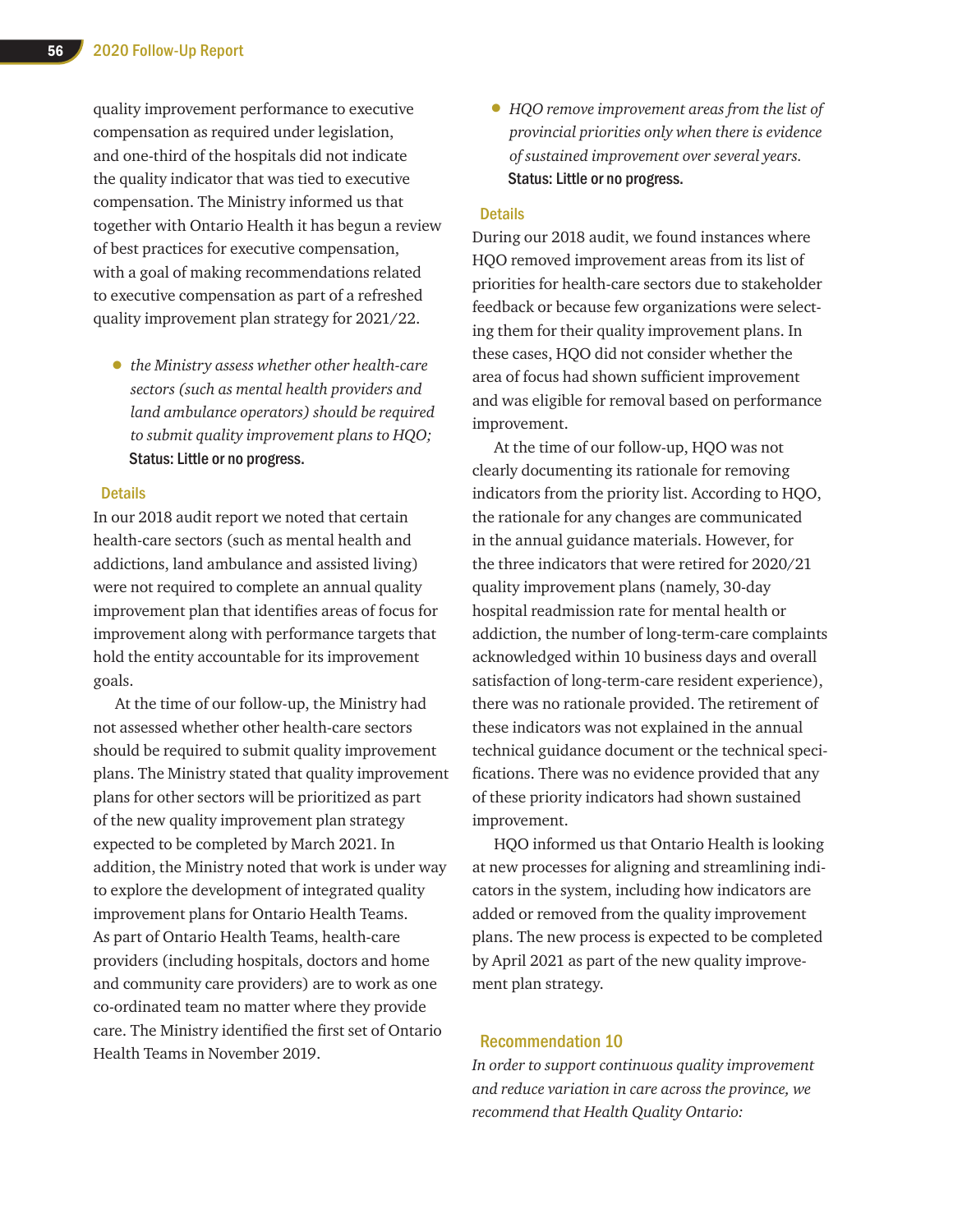• *establish ideal ranges for performance targets;*  Status: Little or no progress.

#### **Details**

In our 2018 audit, we reported that HQO set priority areas for quality improvement but was not identifying specific targets or target ranges that health-care organizations should meet according to best practices, nor was it setting minimum targets. Consequently, there were instances of variation in targets set for the same indicator and variations in care. For example, in September 2016, one long-term-care home gave 26% of its residents without a psychosis diagnosis an antipsychotic medication, while another long-term-care home gave the same medication to 5% of its residents.

During our follow-up, we found that HQO did not have any plans in place to introduce ideal ranges for performance targets or to set performance benchmarks for all priority indicators. HQO noted that it supports organizations in understanding ideal performance targets for improvement; however, sometimes there is no single ideal range that would apply across all health-care provider organizations.

HQO further told us that due to COVID-19, it has delayed the submission of quality improvement plans by health-care organizations for 2020/21 and 2021/22, and would not be setting an ideal range for performance targets at this time.

• *investigate all significant variances in targetsetting for priority indicators among providers in the same sector;*  Status: In the process of being implemented by March 2021.

#### **Details**

Our 2018 audit found that HQO was not investigating significant variances in targets set by various providers in the same health-care sector.

Our follow-up found that HQO had analyzed the targets set for 2019/20 quality improvement plans and found that health-care organizations generally set targets close to their actual performance for the

prior year. These were targets set for the following indicators: wait time for an inpatient bed in a hospital, medical reconciliation at discharge and timely access to a primary care provider. HQO plans to conduct further analysis on the 2020/21 target setting and include the results into the new quality improvement strategy in 2021/22.

• *in consultation with the Ministry of Health and Long-Term Care and the Local Health Integration Networks, ensure all organizations are setting targets toward improvement in health quality and that the targets are for better than current performance (not retrograde targets).*  Status: Little or no progress.

#### **Details**

In our 2018 audit, we reported that there were health-care organizations that set improvement targets in their quality improvement plans that were worse than the latest available performance result for that indicator—these are called retrograde targets. The number of health-care organizations setting a retrograde target for at least one priority indicator increased from 12% of health-care organizations in 2016/17 to 16% in 2017/18.

During our follow-up, we found that HQO had no plans to restrict health-care providers from setting targets that were worse than their current performance. The Quality Improvement Plans advisory group, comprised of health-care executives and a few HQO staff, meet regularly to discuss quality improvement plan related strategies and improvement priorities. Based on the Quality Improvement Plans advisory group discussions, the group agreed to allow targets worse than current performance when there might be valid reasons to set a worsening target. For example, the group noted that a worsening target could be a sustainability strategy to acknowledge that an initial rush led to better performance but that this may settle over time. However, the group did not review individual cases where an organization had set worsening targets to determine whether setting worsening performance targets was justified.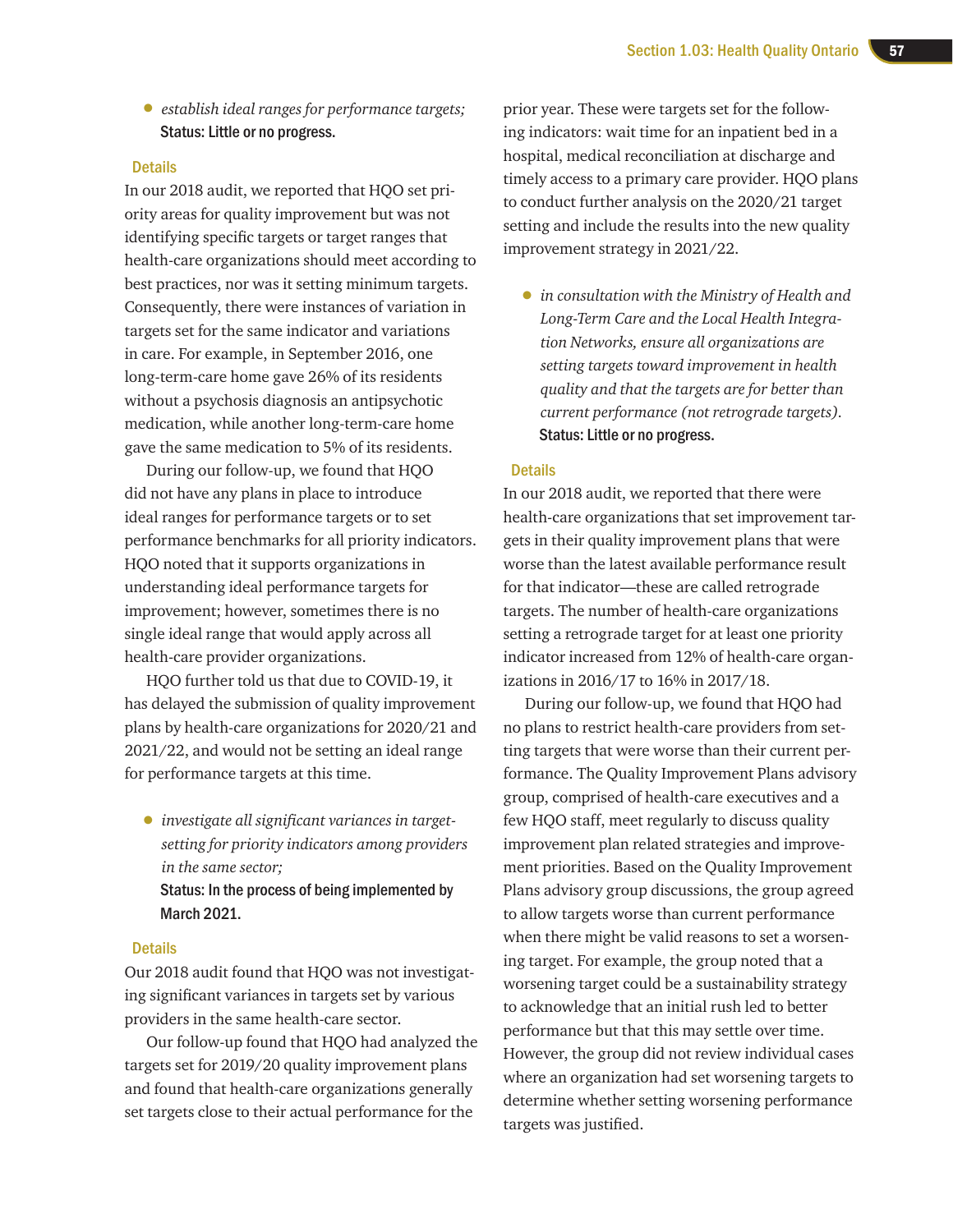According to HQO, it followed up with organizations that had targets that appeared to be in error and worked to educate those organizations on appropriate target setting. HQO plans to do further analysis for the 2020/21 quality improvement submissions, but for now its focus will remain on educating rather than enforcing improving targets.

#### Recommendation 11

*To maximize the impact of quality improvement plans on health-care quality, we recommend that Health Quality Ontario, in collaboration with the Ministry of Health and Long-Term Care and the Local Health Integration Networks (LHINs):* 

• *track whether health-care organizations are implementing the change ideas included in their improvement plans and whether the ideas have resulted in positive improvement;*  Status: Little or no progress.

#### **Details**

Our 2018 audit found that HQO did not request health-care organizations to self-report in the following year whether the change ideas that the organizations thought would help them to achieve their improvement goals had been implemented. HQO was not able to summarize the data or analyze the relationship between the implementation of the change idea and its impact on quality improvement, due to the limitations of its information system. As a result, HQO was also not able to determine the percentage of change ideas implemented and whether the implementation improved performance.

At the time of our follow-up, HQO was still attempting to implement a tool that would allow it to capture whether change ideas are being implemented. In 2019, HQO analyzed the change ideas that long-term-care homes selected and their impact on the homes, and noted that poor performers were not selecting good change ideas or were not implementing them.

As part of its transition to Ontario Health, HQO informed us that it intends to start capturing information on performance and change ideas that will allow HQO to assess the types of change ideas that lead to improvement.

• *follow up with and encourage organizations that are not showing improvement in their performance to implement the change ideas;*  Status: Little or no progress.

#### **Details**

In our follow-up, we noted that since our audit HQO had followed up once, in October 2019, with primary care physicians who were not providing their patients with timely access to health care and/ or were measuring current performance without setting improvement targets, to encourage them to attend an upcoming webinar on how to meet these performance indicators. HQO also invited these physicians to meet with a quality improvement specialist.

At the time of our follow-up, HQO did not have plans to regularly follow up with low-performing organizations. Instead, HQO planned to focus on highlighting successful change ideas.

• *share effective change ideas put forth by healthcare organizations as part of their quality improvement plans that may benefit other health-care organizations.* Status: Little or no progress.

#### **Details**

Our follow-up found that HQO provides training and support focused on quality improvement but does not highlight successful change ideas to the health-care sectors. HQO informed us that it plans to work toward sharing effective change ideas in 2020. Although HQO is not evaluating change ideas and sharing the most effective change ideas with all health organizations, it does provide a platform for the health-care providers to discuss ideas amongst themselves.